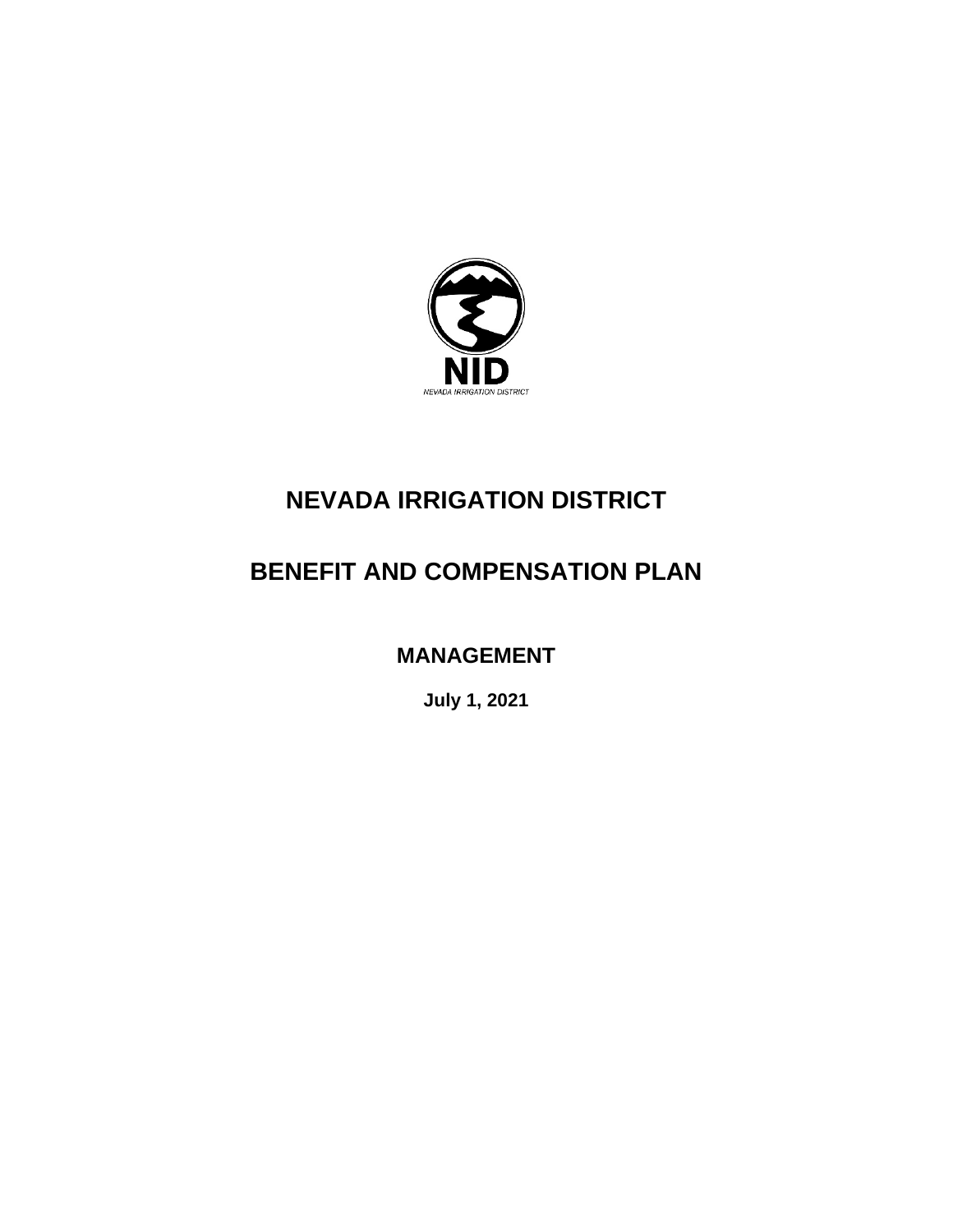### **Table of Contents**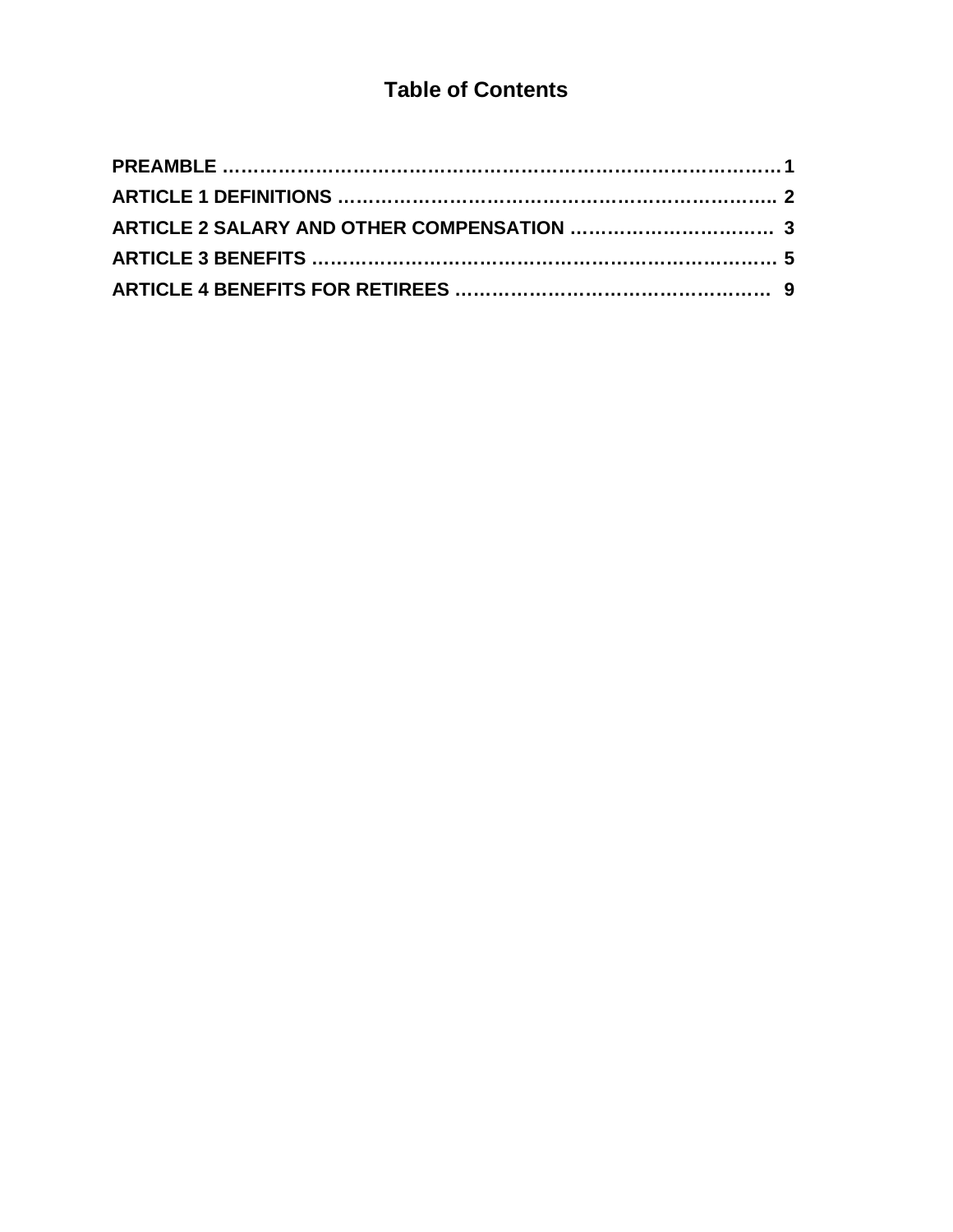#### BENEFIT AND COMPENSATION PLAN

#### **PREAMBLE**

- 1. The NEVADA IRRIGATION DISTRICT is a public agency formed and existing under the laws of the State of California (Water Code, Division 11).
- 2. This document, and the policies referenced herein, constitutes a description of the compensation, as well as other terms and conditions of employment, for manager positions listed below. This document does not create a binding agreement between the District and managers. It is simply a statement of policy subject to change or modification at any time and at the sole discretion of the Board of Directors.

General Manager (except as modified by Contract) Assistant General Manager Board Secretary Finance Manager Engineering Manager Water Operations Manager Maintenance Manager Hydroelectric Manager Recreation Manager Human Resources Manager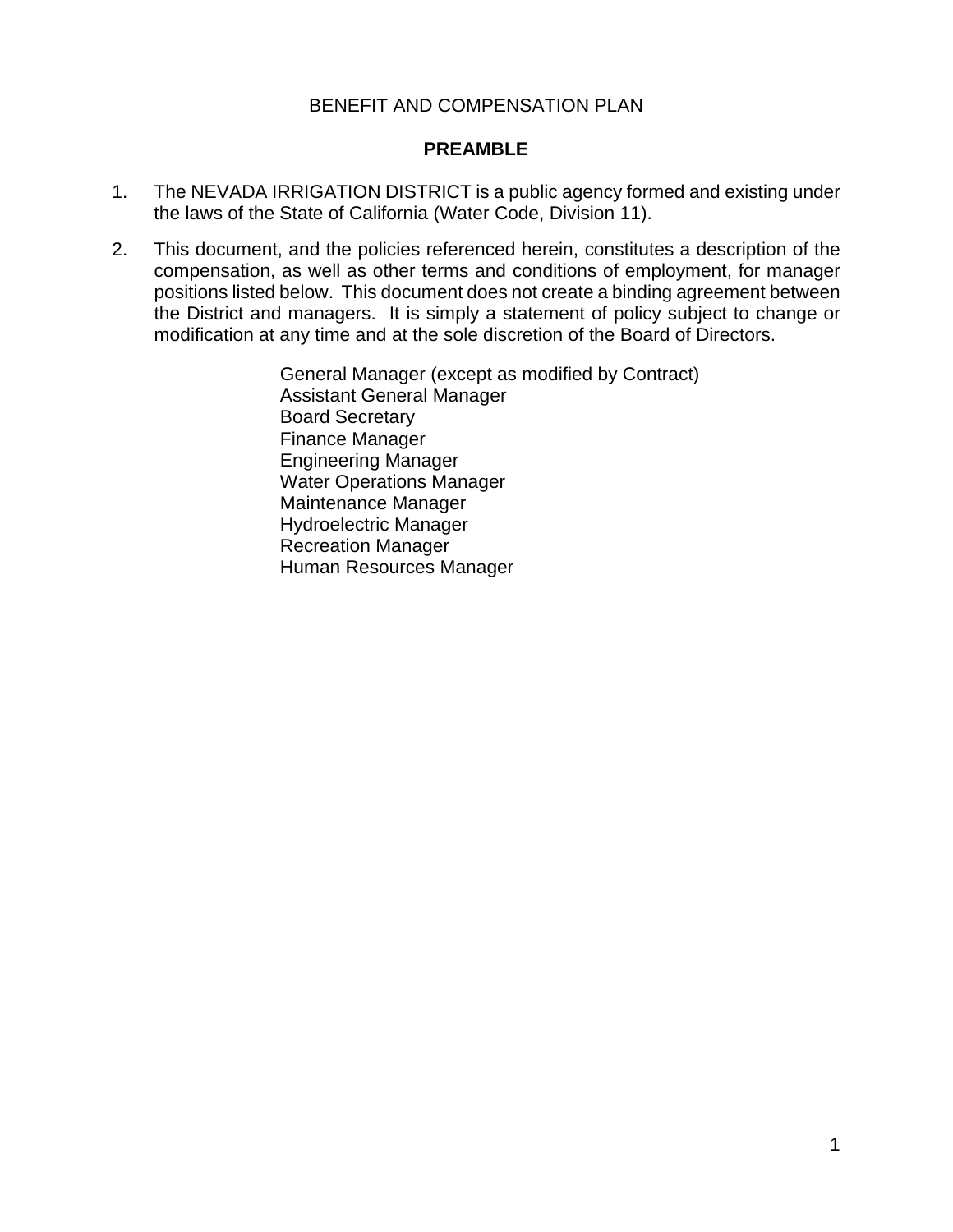#### **DEFINITIONS**

- 1. Unless otherwise specified, the term "manager" shall mean Regular Manager or Probationary Manager, as defined herein.
- 2. A "Regular Manager" is an employee who has completed their probationary period and fills an established management classification.
- 3. A "Probationary Manager" is defined as a newly hired or promoted employee in a management classification.

Upon completion of twelve (12) months of continuous service with the District, a probationary manager will be given the status of a regular employee. During this probationary period, the manager may be terminated without cause, and their termination will not be subject to grievance or appeal. During the probationary period, new hires will be eligible for most District benefits, including sick leave, observed holidays and vacation, in accordance with District policies.

- 4. Managers have positional duties and responsibilities and a level of decision making authority that is [exempt](http://humanresources.about.com/od/glossaryf/a/flsa.htm) from the overtime provisions of the Fair Labor Standards Act (FLSA).
- 5. Managers are subject to the District policies except as modified herein.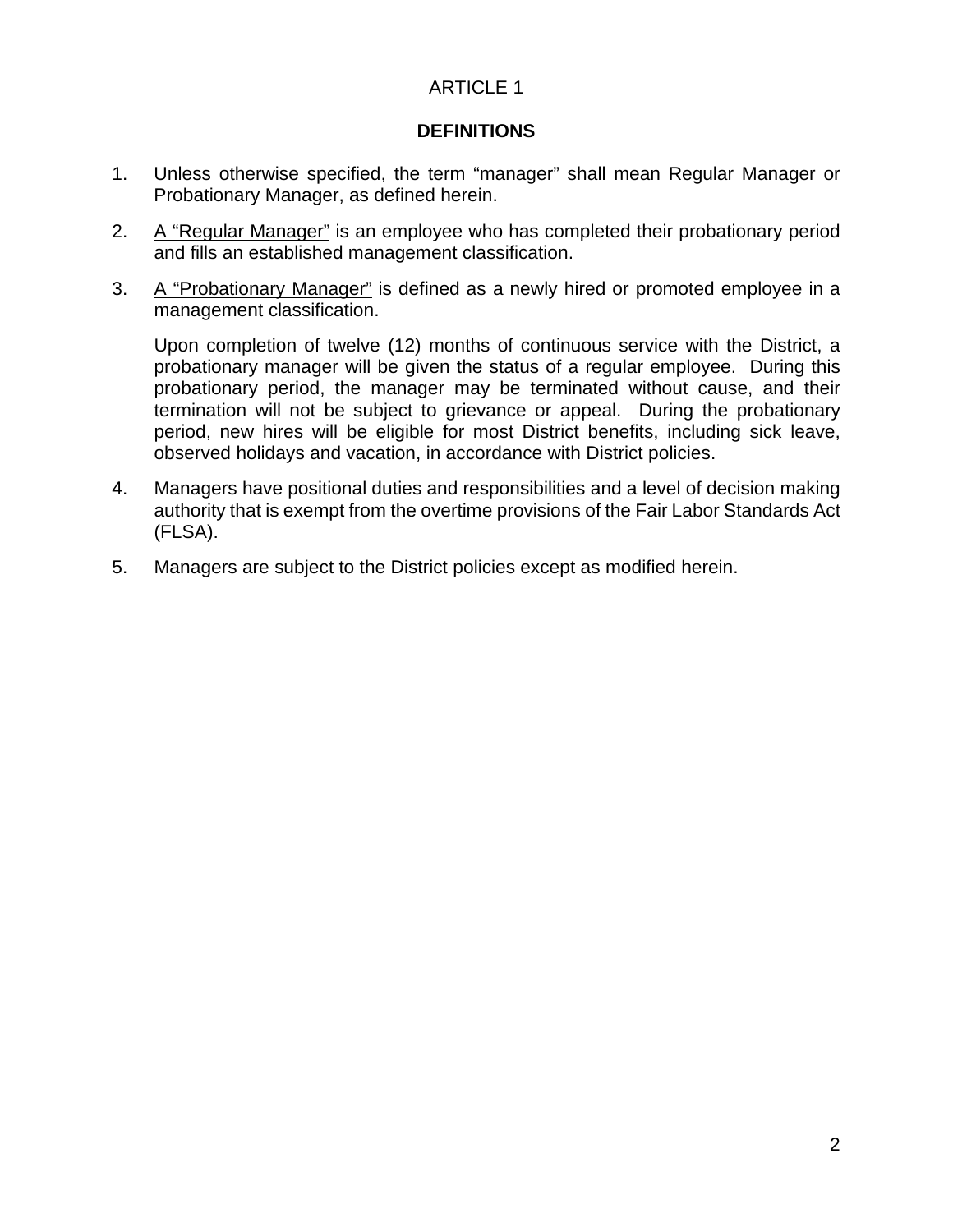#### **SALARY AND OTHER COMPENSATION**

- 1. Classifications and Wage Rates: Job classifications and Wage Rates are established and/or amended by the District and adopted by the Board of Directors. A list of all classifications and applicable wage rates is maintained on the District's web site (Wage Schedule).
- 2. Establishment and Revision of Classification: The District will from time to time establish new and/or revise existing classifications and/or wage rates due to changes in operations or requirements as determined by the District.
- 3. Exempt Status/Administrative Leave: Managers are exempt employees. In lieu of overtime and compensatory time off, managers will earn 80 hours of Administrative Leave per year, by accrual of 3.077 per pay period, and may accumulate up to a maximum of 16 days.

Managers will be allowed to sell back up to 60 hours of unused Administrative Leave, concurrent with either the first pay date in December or the last full pay period in December of each year.

- 4. Work Out of Classification: In the event a manager is working out of class, the manager will receive an increase to their salary not to exceed 5% and/or at the discretion of the General Manager.
- 5. Performance Review: Managers will be reviewed in writing annually. Performance reviews can be conducted more frequently at the discretion of the General Manager.
- 6. Professional Development: Funds shall be set aside for the professional development of the Managers. These funds may be used for the purchase of books, courses, licenses or equipment (clothing, computers, tables, hard drives) that expand the manager's capabilities and lead to the overall development of the managers. Requests for reimbursement shall be approved by General Manager. Funds shall not exceed \$500 dollars per manager in a fiscal year.
- 7. Cost of Living Adjustment:
	- a. Effective on the first day of the first full pay period after July 1, 2021, the District will apply a two percent (2%) cost of living adjustment to the salary ranges for all classifications in the unit.
	- b. Effective the first full pay period in January 2022, the District will apply a two percent (2%) cost of living adjustment to the salary ranges for all classifications.
	- c. Effective the first full pay period in January 2023, the District will apply a two percent (2%) cost of living adjustment to the salary ranges for all classification.
- 8. Compensation Survey: The District will retain a third party consultant to perform a compensation survey designed to compare the wage rates and benefits (i.e. total compensation) paid by the District to its employees with wage rates and benefits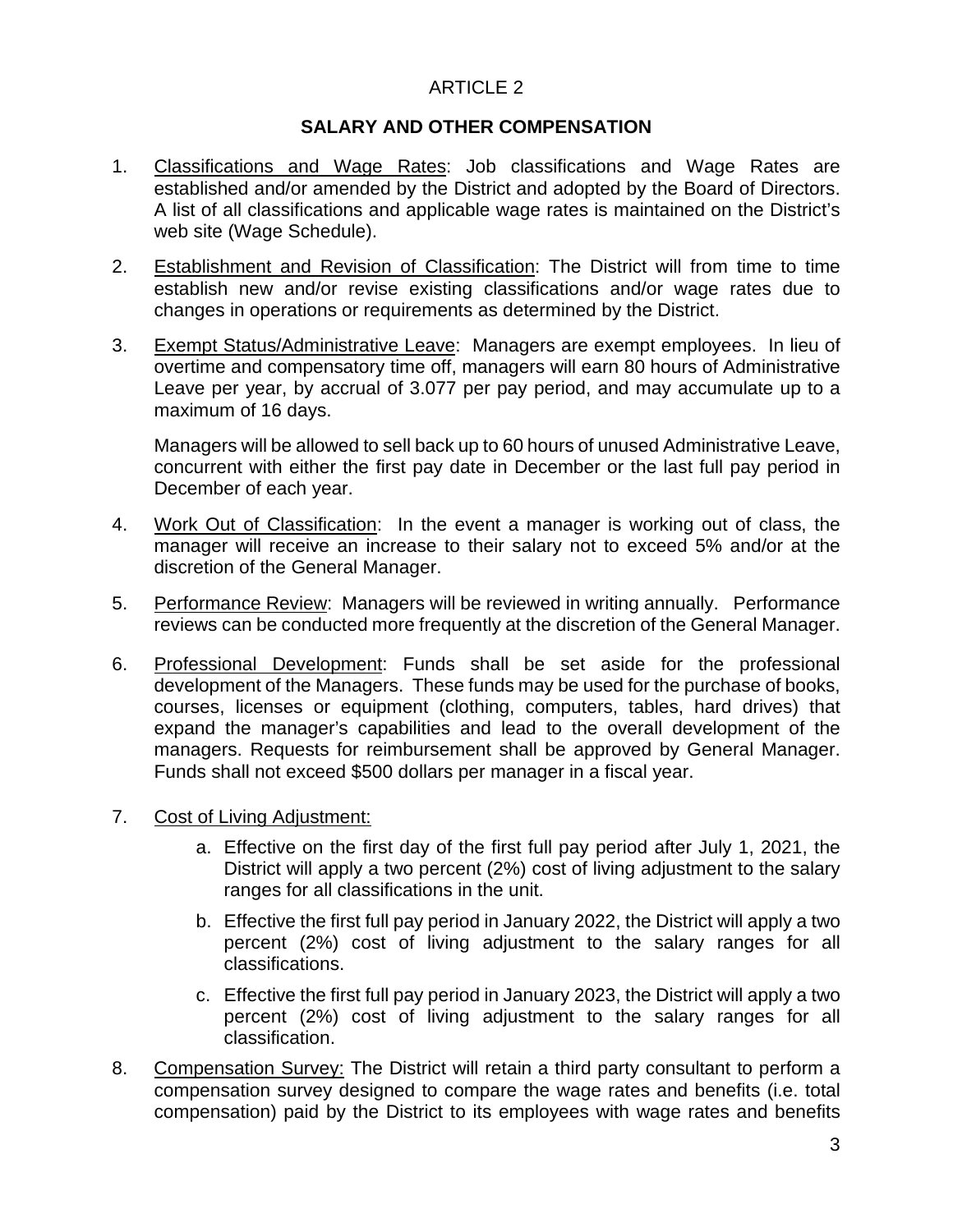paid by reasonably comparable irrigation districts or similar agencies that operate under similar circumstances as the District for the same or comparable work. The final decision as to which agencies will be deemed comparable will be made by the District with input from the consultant. The District will require that the survey be completed no later than six (6) months prior to the expiration of this Compensation Plan. The results of the survey will be communicated. It is understood and agreed that the survey results will be considered by the parties in negotiations for a new Benefits and Compensation Plan, but any changes to wage rates or benefits will be the result of negotiations between the parties, and will not be dictated by the salary survey. The parties will be free to consider all pertinent factors in negotiating compensation and benefits.

The District's Wage Schedule will be revised accordingly for any wage adjustment.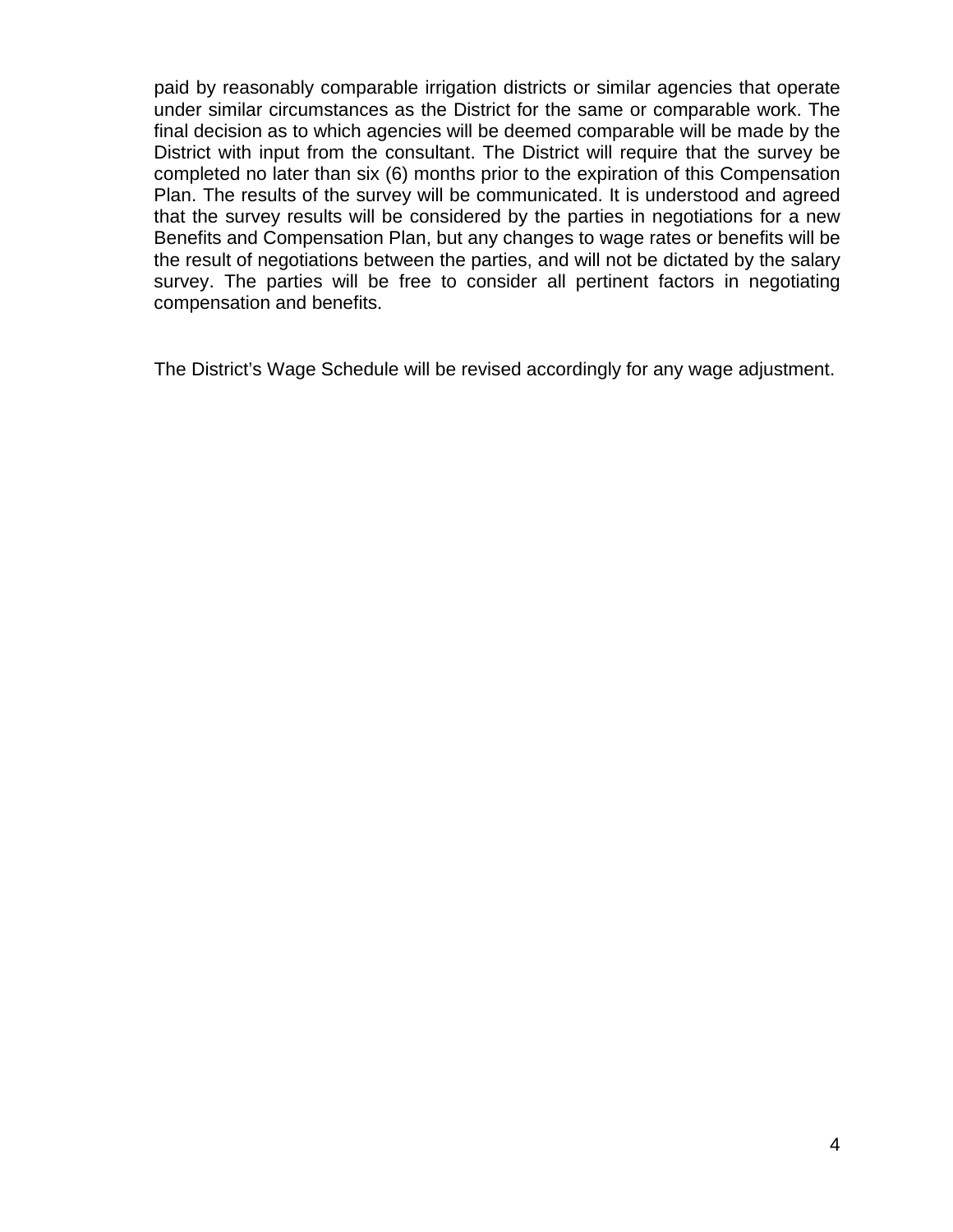#### **BENEFITS**

- 1. Industrial Accidents: On-the-job accidents are covered under the District's Worker's Compensation insurance policy. It shall be the duty of all employees to make an immediate report of an on-the-job accidental injury to their Supervisor or the Assistant General Manager. Employees who are on a Worker's Compensation leave of absence are required to exhaust all available accrued sick leave. Once sick leave is exhausted, the employee has the option to use any other available leave balances, prior to being placed on leave of absence without pay. While on leave of absence without pay, employees will not accrue sick leave, vacation leave, administrative leave, seniority, or CalPERS service credits.
- 2. Group Insurance Plan: The carriers, coverage, and terms and conditions of participation under the District's Group Insurance Plan are subject to change in accordance with the applicable provisions of Title I, Division 4, Chapter 10 of the California Government Code (Section 3500 et seq.) (Meyers-Milias-Brown Act).
	- a) The District contracts with CalPERS for health plan coverage for all regular and newly hired employees (eligibility to be defined by the "CalPERS health plan"). Booklets on the insurance plans will be available to all participants.
	- b) Employees may choose any plan offered by CalPERS. Additional premiums will be borne by the employee through payroll deductions and paid to CalPERS by the District each month; and the additional cost for monthly premiums will be deducted evenly from the first and second payroll period of each month. To the extent allowed by law, the District will attempt to deduct the employee's premium contribution from pre-tax dollars.
- 3. Direct Health Care Premium Contributions for Active Employees:

The District will pay the minimum premium contribution directly to CalPERS, as required by CalPERS regulations for each eligible employee.

4. Health Reimbursement Arrangement for Active Employees:

On January 1, 2009, a Health Reimbursement Arrangement (HRA) was established by the District and includes, but is not limited to, the terms and conditions set forth below:

- a) Calendar year-end rollovers of individual account balances are allowed; and,
- b) Individual account "caps" for "employee plus dependent coverage" and "employee only coverage" shall be as follows:

No contribution to an individual account shall be due when the balance in the individual employee account reaches the "cap" of \$8,000.00 for "employee plus dependent coverage" and, \$4,000.00 for "employee only." Once expenditures reduce the account balance below the cap, contributions will resume. Amounts not paid during the period of suspension shall be retained by the District and shall not accrue to the employee.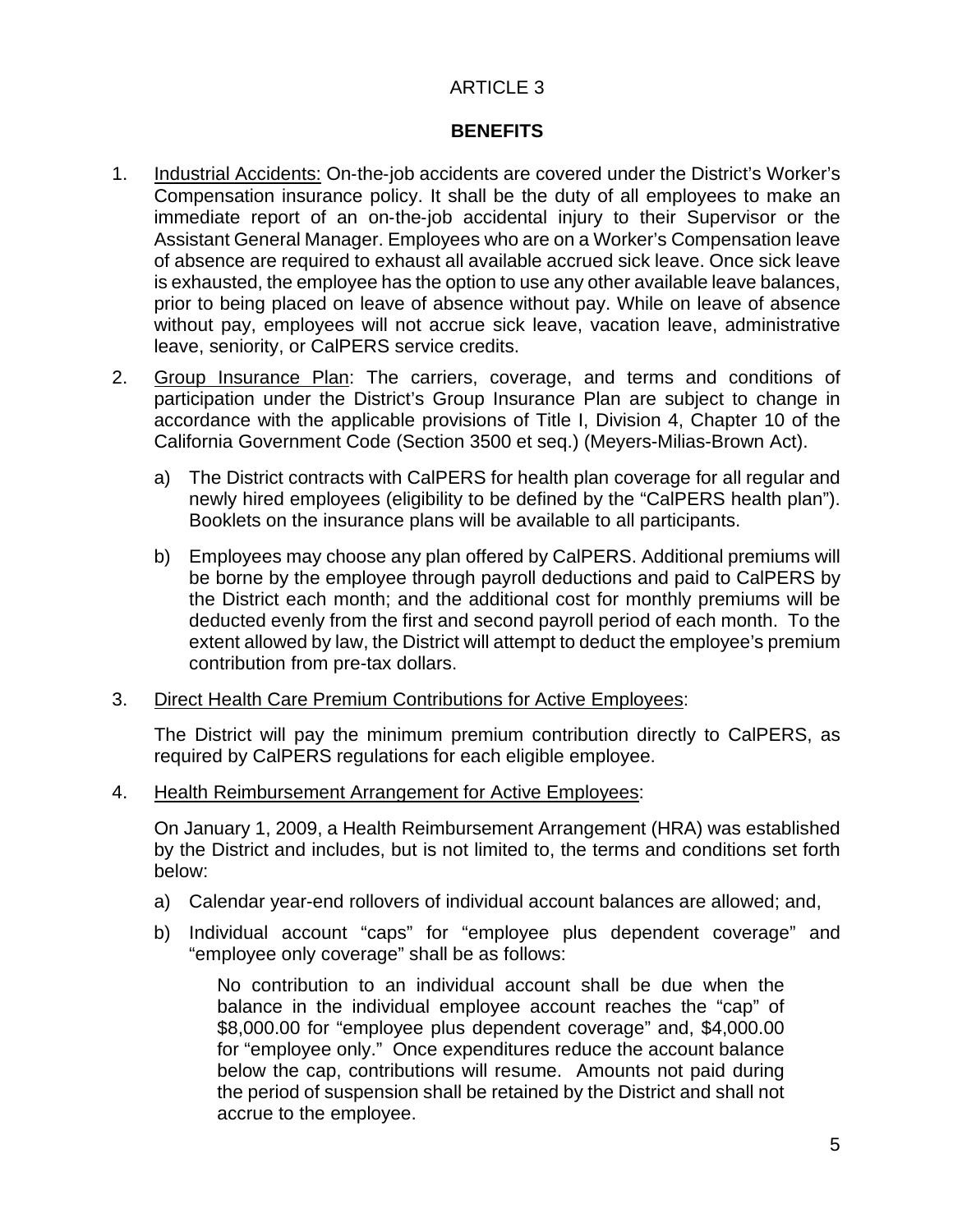- c) Eligible participants are regular employees enrolled in a District offered health care plan, eligible dependents, and others as defined by the Nevada Irrigation District Health Reimbursement Arrangement; and,
- d) Eligible health care expenses are defined by Internal Revenue Code Section 213(d); and,
- e) Eligible health care expenses that are common to both an HRA and a Flexible Spending Account (FSA) will be required to be reimbursed from the FSA before expenses are reimbursed from an individual's HRA account; and,
- f) Upon the death of an employee:
	- (i) HRA contributions to the individual's account will cease, and
	- (ii) Any balance in an HRA account at the time of the death of the employee must be used by the employee's eligible dependents within twelve (12) months from the date of the last HRA contribution or it is forfeited.

#### 5. HRA Contribution Amount:

a. For calendar year 2021, the District will provide employees eligible to participate in District sponsored health insurance programs with the following monthly HRA contributions, based on their plan participation:

Employee only \$1,231.56 per month Employee plus 1 dependent - \$1,809.06 per month Employee plus 2 or more dependents: \$1,914.06 per month

- b. Beginning January 1, 2022, the District's monthly contribution on behalf of an eligible employee will be calculated as follows:
	- The amount equal to the monthly contribution in the previous year for the purchase of the "employee only" Anthem Blue Cross Select HMO – Region 1; plus,
	- 75% of the increase between the previous year monthly premium to the current year monthly premium (at the "employee only" Anthem Blue Cross Select HMO – Region 1); plus,
	- \$472.50 for employee only, \$1,050.00 for employee plus one dependent, or \$1,155.00 for employee plus family.
- c. Beginning January 1, 2023, the District's monthly contribution on behalf of an eligible employee will be calculated as follows:
	- The amount equal to the monthly contribution in the previous year for the purchase of the "employee only" Anthem Blue Cross Select HMO –Region 1; plus,
	- 75% of the increase between the previous year monthly premium to the current year monthly premium (at the "employee only" Anthem Blue Cross Select HMO – Region 1); plus,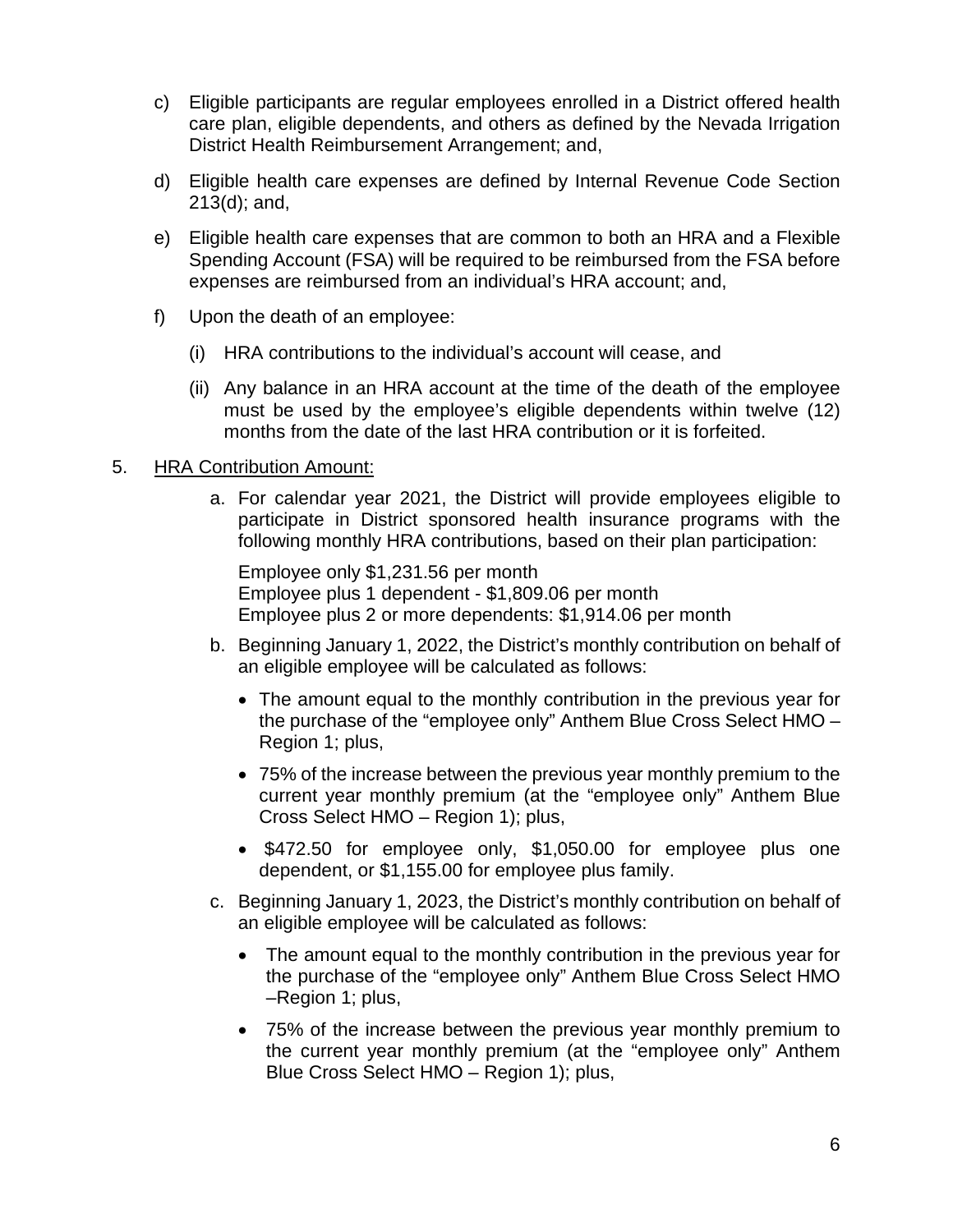- \$350.00 for employee only, \$1,050.00 for employee plus one dependent, or \$1,200.00 for employee plus family.
- c. Eligible employees hired prior to October 27, 2021, waiving District medical coverage will receive a monthly contribution via payroll equivalent to fifty percent (50%) of the employee plus one dependent premium of the Anthem Blue Cross Select HMO- Region 1 plan.
- d. Eligible employees hired October 27, 2021 or later, waiving District medical coverage will receive a monthly contribution via payroll equivalent to fifty percent (50%) of the employee only premium of the Anthem Blue Cross Select HMO- Region 1 plan.
- 6. Newly Hired Regular Employees: The District will fund individual newly-hired regular employees' HRA accounts as follows:
	- a. Individual accounts will be set up for each "newly-hired regular employee" upon their successful completion of probation.
	- b. Newly hired regular employees will be eligible for an additional one-time lump sum contribution on the first day of the month following the successful completion of their probationary period. Such contribution will be calculated based upon the number of months the employee was eligible to participate in the District's health insurance program during their probationary period as follows:
		- (i) Upon the establishment of each individual account, a one‐time District contribution of \$500.00 will be made; PLUS
		- (ii) The number of eligible months preceding the completion of the probationary period less any premiums paid directly by the District to CalPERS on behalf of the employee for dependent care coverage during the employee's probationary period.
		- (iii) In no event will the newly hired regular employee's one-time contribution exceed the applicable HRA cap provided above.
- 7. Basic Life Insurance: The District's group life insurance plan includes coverage at two times (2X) the employee's current annual base salary for all active employees at no cost to the employee. The District will pay the cost of life insurance coverage for the employee only, under the plans available to all District employees, which may change from time‐to‐time thereafter.
- 8. Supplemental Life Insurance: The District agrees to offer an optional supplemental life plan for active employees and dependents, at the employee's expense.
- 9. Medicare Benefits: The District agrees to pay the employee's share of the Medicare contribution, 1.45% of payroll as required.
- 10. 457 Deferred Compensation Plan: The District contracts with various plan administrators to provide a 457 Deferred Compensation Plan, which is employee paid.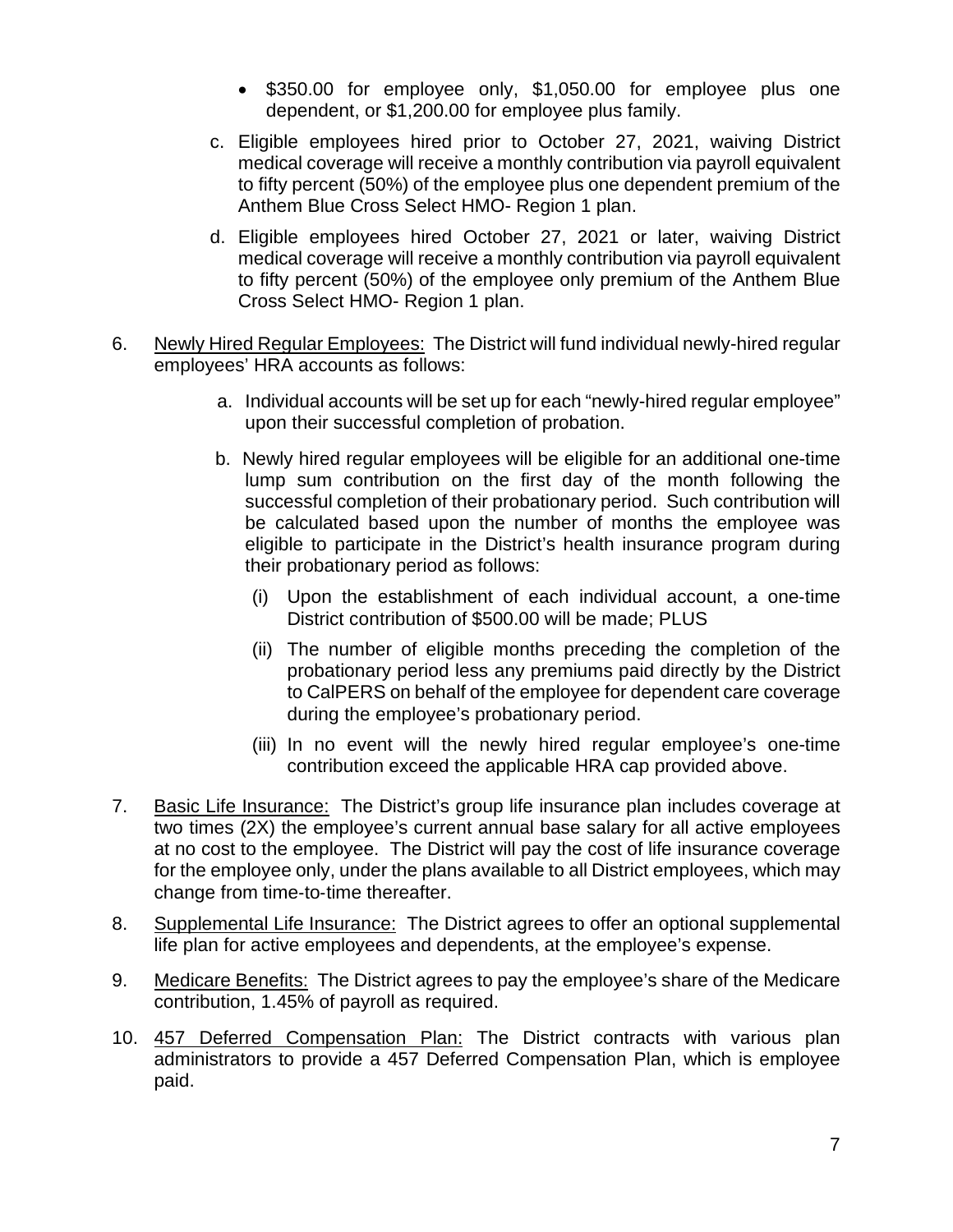- 11. Dental Plan: The District will contribute 100% of premiums for dental insurance coverage for employees and their eligible dependents.
- 12. Vision Plan: The District will contribute 100% of premiums for vision insurance coverage for employees and their eligible dependents.
- 13. Disability Insurance: The District will continue to provide long term disability insurance coverage. The District will contribute 100% of premiums for such coverage for employees. The District also agrees to offer a short term disability plan for employees, at a cost to employees of half the premium.
- 14. Air Ambulance: The District agrees to provide air ambulance coverage. The District will pay 100% of the annual membership cost for employees and families.
- 15. IRS 125 Flexible Spending Plan: The District provides an IRS 125 Flexible Spending Plan for employees in order to pay for other insurance, childcare, etc. The District offers training related to the flexible spending plan. An employee can contribute up to the maximum amount allowed by law.
- 16. Employee Assistance Program: The District provides an independently administered Employee Assistance Program.
- 17. Vacation: Vacation is provided pursuant to District policy. However, the maximum accrued hours for managers will be 420 hours regardless of number of years of service.
- 18. Sick Leave: Sick Leave is provided pursuant to District policy.
- 19. Holidays: Holidays and holiday pay are provided pursuant to District policy.
- 20. Leaves of Absence and Other Leaves: Leaves of Absence and Other Leaves are provided pursuant to District policy.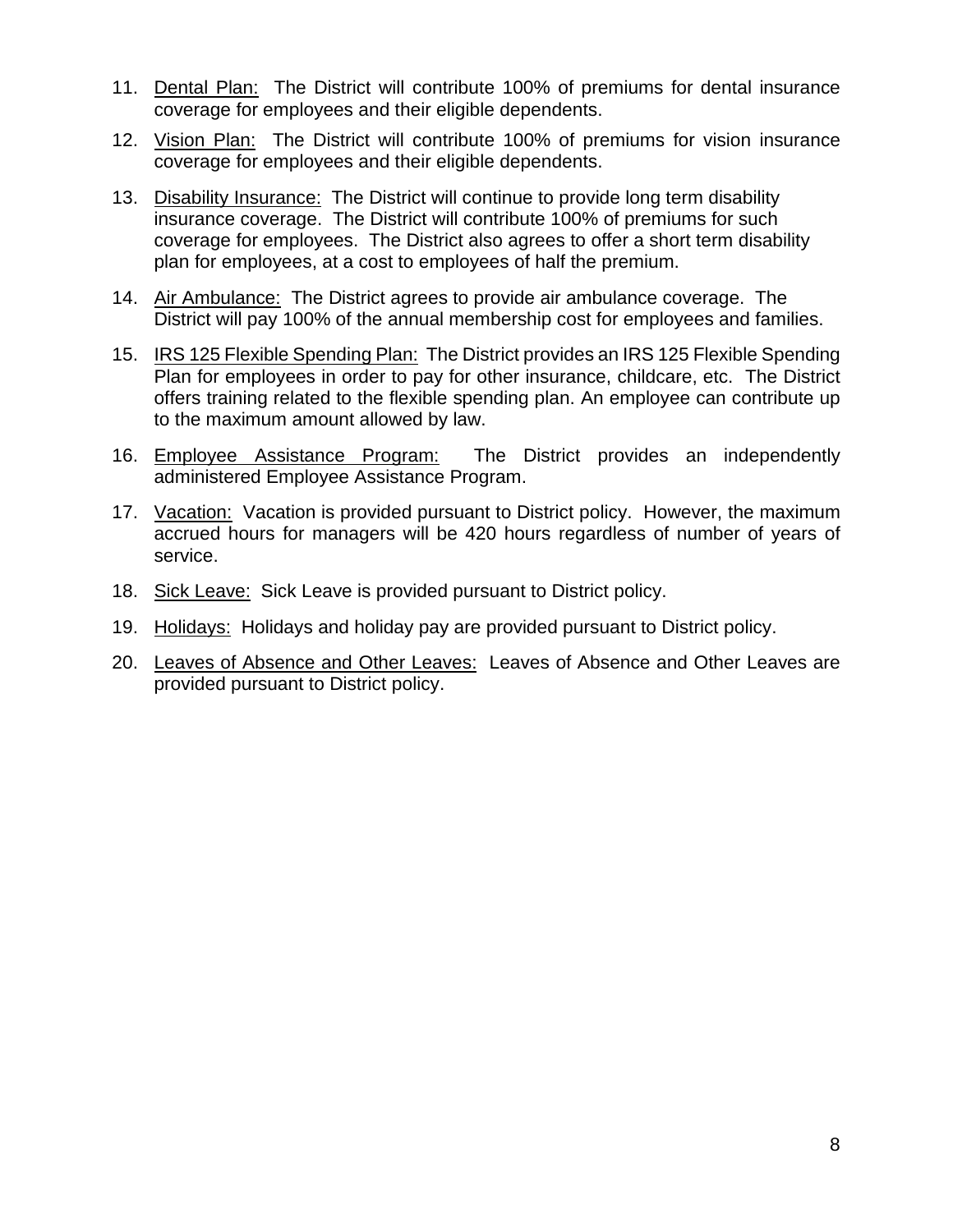### **BENEFITS FOR RETIREES**

- 1. Pension Benefits: The District participates in the California Public Employees' Retirement System (CalPERS) Plan. Pension benefits and plan participation are determined in accordance with applicable law and are generally based on an employee's date of hire and any previous membership in CalPERS. The District contracts with CalPERS to make the following pension plans available to eligible employees:
	- a. Employees Hired before May 10, 2012:
		- (i) 2.5 % @ 55 retirement plan. One‐year Final Compensation.
		- (ii) Employees will pay one hundred percent (100%) of the employee contribution, which is 8% of base salary.
	- b. Employees Hired on or after May 10, 2012 through December 31, 2012 and "Classic" CalPERS Members hired on or after January 1, 2013:
		- (i) 2.0 % @ 55 retirement plan, three‐year Final Compensation.
		- (ii) Employees will pay one hundred percent (100%) of the employee contribution, which is 7% of base salary.
	- c. Employees Hired on or after January 1, 2013 ("PEPRA" Members):
		- (i) 2.0 % @ 62 retirement plan, three‐year Final Compensation.
		- (ii) Employees will pay one hundred percent (100%) of the employee contribution, which is 6.75% of base salary.
- 2. Retiree Health Benefits: The District contracts with CalPERS for the purpose of providing employees and retirees with access to health insurance benefits. Participation in CalPERS Health insurance programs is determined in accordance with applicable law.

The District provides all retirees who participate in CalPERS health insurance plans and who qualify as District "annuitants" with a minimum contribution towards health insurance benefits offered by CalPERS. This minimum contribution is determined by CalPERS and will be paid by the District directly to CalPERS.

- 3. Retiree HRA Accounts:
	- a. Conversion Upon Retirement: The HRA Account of any employee who retires from District service will be converted to a retiree HRA account. District retirees will continue to retain the ability to draw on their HRA Account and claim reimbursement for qualifying health expenses for themselves and their eligible dependents. To be considered a retiree, an employee must separate from District service and begin drawing pension benefits from CalPERS within 120 days of their date of separation.
	- b. HRA Contributions: Retirees from District service may be eligible to receive post-employment contributions to their retiree HRA accounts. The amount of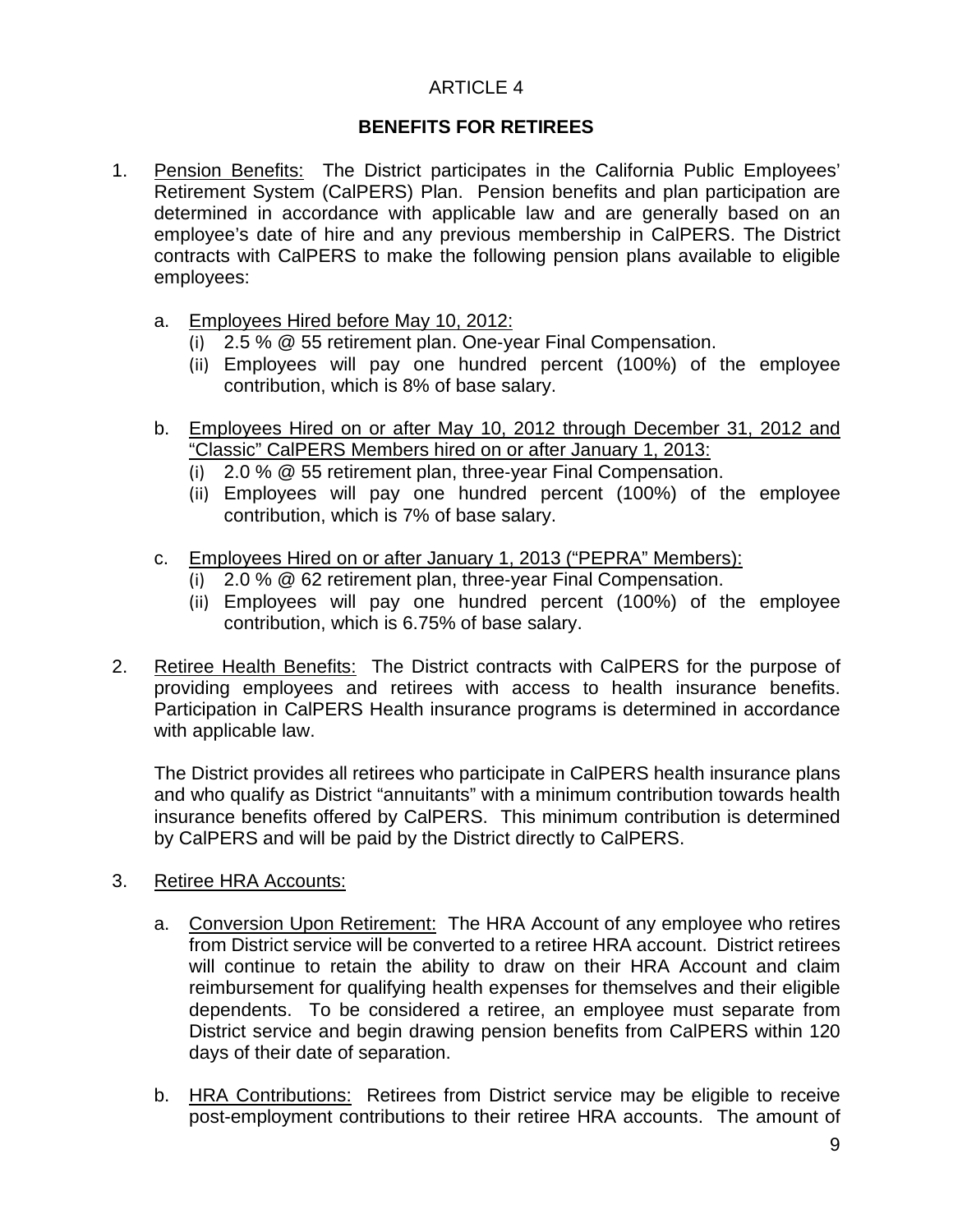any such contribution will be determined based on the retiree's date of hire, date of retirement and length of service, as follows:

- (i) Employees Hired before May 10, 2012: Employees who were hired before May 10, 2012 and who retire from the District (either a disability retirement or a service retirement) after completing at least ten (10) years of service are eligible to receive a monthly District contribution to their retiree HRA in an amount equal to the cost of the employee only premium for the PERS Platinum Plan Region 1, as determined on the date of the employee's retirement, minus any minimum contribution paid directly to CalPERS, as a monthly contribution to the Retiree's HRA Account.
- (ii) Employees Hired on or after May 10, 2012: Employees who were hired on or after May 10, 2012 and who retire from the District after completing at least ten (10) years of service (either a disability or service retirement) are eligible to receive a monthly District contribution to their HRA in an amount equal to 25% of the cost of the employee only medical premium for the PERS Choice Region 1 rate, as determined on the date of the employee's retirement, minus the minimum contribution paid directly to CalPERS, as a monthly contribution to the retiree's HRA.

Eligible employees shall receive an additional 2.5% of the employee only medical premium for each year of service in excess of ten years, up to a maximum of twenty years, resulting in a maximum formula calculation equal to 50% of the cost of the employee only medical premium for the PERS Choice Region 1 rate, as determined on the date of the employee's retirement, minus the minimum contribution paid directly to CalPERS.

- (iii) Employees Hired on or after January 1, 2022: Employees hired on or after January 1, 2022 are not eligible to receive a post-employment District contribution to a retiree HRA account.
- c. HRA Cap: Individual account caps for a retiree HRA account shall be equal to \$4,000. No contribution to a retiree account shall be due when the balance in the retiree's account reaches the "cap." An employee whose Active HRA Account balance exceeds the Retiree cap on the effective date of their retirement, will still be permitted to draw down on those amounts in excess of the cap. However, once the retiree's balance is at or below the cap, the cap will be enforced.
- d. Termination of Contributions: District retiree HRA contributions will cease upon the date of death of the retiree. The balance in a retiree HRA account will be available for use by the Retiree's eligible dependents for qualified claims and according plan terms and applicable law. Any HRA account balance remaining 12 months after the retiree's date of death will be forfeited.
- e. Effect of Medicare: Upon attaining eligibility to participate in Medicare Part B benefits, the formula used to calculate the District's contribution to an eligible retiree's HRA will be adjusted to be based on the premium for participation in